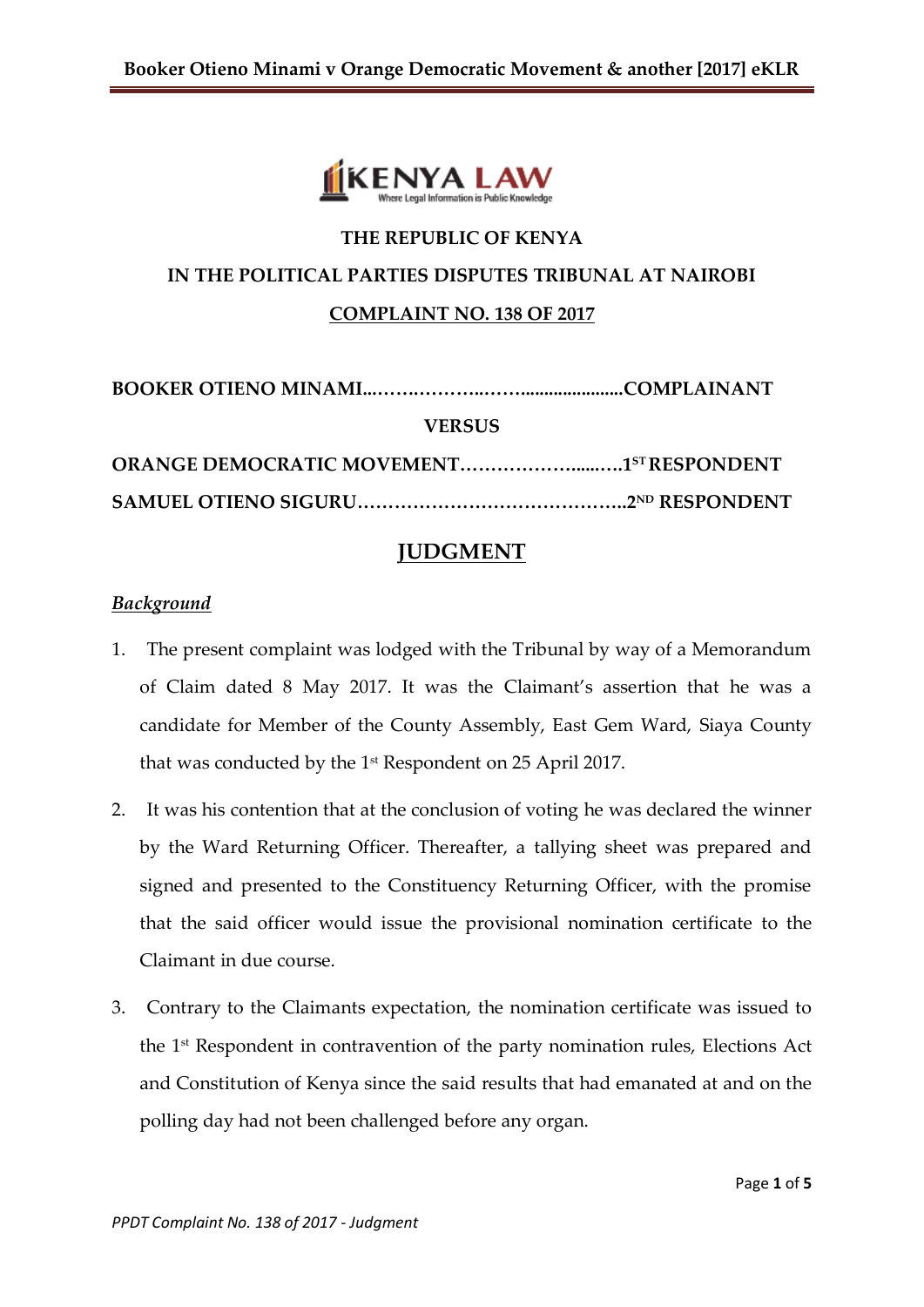- 4. He therefore sought a declaration that the nomination certificate issued to the  $1<sup>st</sup>$ Respondent was invalid and an order directing the 2nd Respondent to issue the nomination certificate to the Claimant. In support of his application, he annexed results from various polling stations as well as a copy of a nomination certificate dated 8 May 2017 allegedly issued to the 2<sup>nd</sup> Respondent.
- 5. When the matter came up for hearing on 8 May 2017, the Tribunal directed that it be stood over generally pending further documentation to show the attempt at internal dispute resolution mechanism (IDRM) before the 1st Respondent.
- 6. There was no further progress on the matter until 22 May 2017 when counsel for the 2nd Respondent filed a Notice of Motion under Certificate of Urgency seeking, *inter alia*, that the Independent Electoral and Boundaries Commission (IEBC) be restrained from gazetting the Complainant as the duly nominated candidate in respect of the East Gem Ward MCA seat, that the Tribunal enjoin the IEBC to the proceedings and that the IEBC be compelled to gazette the name of the 2nd Respondent as the duly nominated candidate.
- 7. The 2nd Respondent's position is that while he won the nomination exercise and was issued with a nomination certificate, his name had been removed from the list of candidates presenting from the 1<sup>st</sup> Respondent's and replaced with that of the Claimant. He was therefore apprehensive that the IEBC would gazette the name of the Claimant, thus excluding him from participation in the process. He also sought to impeach the decision of the 1st Respondent to issue the nomination to the Claimant herein, whereas the Clamant had resigned from the 1<sup>st</sup> Respondent and submitted his candidature as an independent candidate.
- 8. In support of the 2nd Respondent's application, a Supporting Affidavit dated 22 May 2017 to which was annexed a provisional certificate, a copy of his nomination certificate and a list of the 1<sup>st</sup> Respondent's nominees was submitted.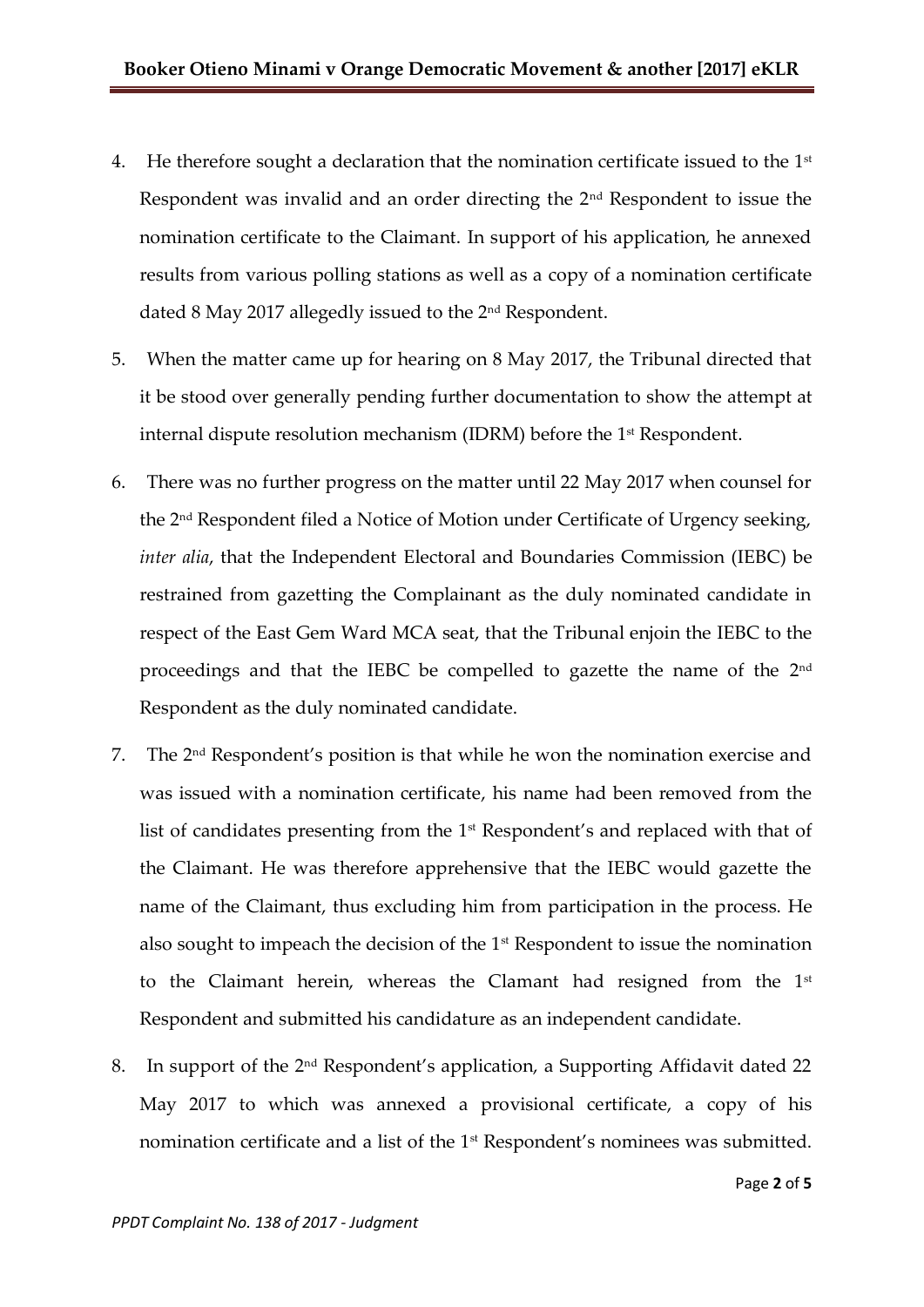By a further Supporting Affidavit dated 25 May 2017, he annexed a letter dated  $23<sup>rd</sup>$  May 2017 addressed to the 1<sup>st</sup> Respondent seeking a resolution of the matter through the internal party dispute resolution processes.

#### *Issues for Determination*

- 9. From a review of the  $2<sup>nd</sup>$  Respondent's prayers, we find that the following issues commend themselves for determination:
	- **a. Whether the IEBC can be enjoined to the proceedings as a 3rd Respondent**
	- **b. Whether the 2nd Respondent ought to be declared as the duly nominated candidate for East Gem Ward**

#### *Analysis*

- **a. Whether the IEBC can be enjoined to the proceedings as a 3rd Respondent**
- 10. The 2nd Respondent sought to have the IEBC enjoined as a 3rd Respondent to these proceedings. The Claimant's name having been submitted to IEBC, the 2nd Respondent was apprehensive that the proposed 3<sup>rd</sup> Respondent would proceed to gazette him as the 1st Respondent's nominee for the said electoral seat.
- 11. Section 40 of the Political Parties Act outlines the scope to which this Tribunal may exercise jurisdiction. The 2nd Respondent's prayer therefore cannot be granted and fails.

# **b. Whether the 2nd Respondent ought to be declared as the duly nominated candidate for East Gem Ward**

Page **3** of **5** 12. The Claimant, having lodged his complaint with the Tribunal on 8 May 2017 has not taken steps to prosecute it since. In the meantime, whilst the matter was